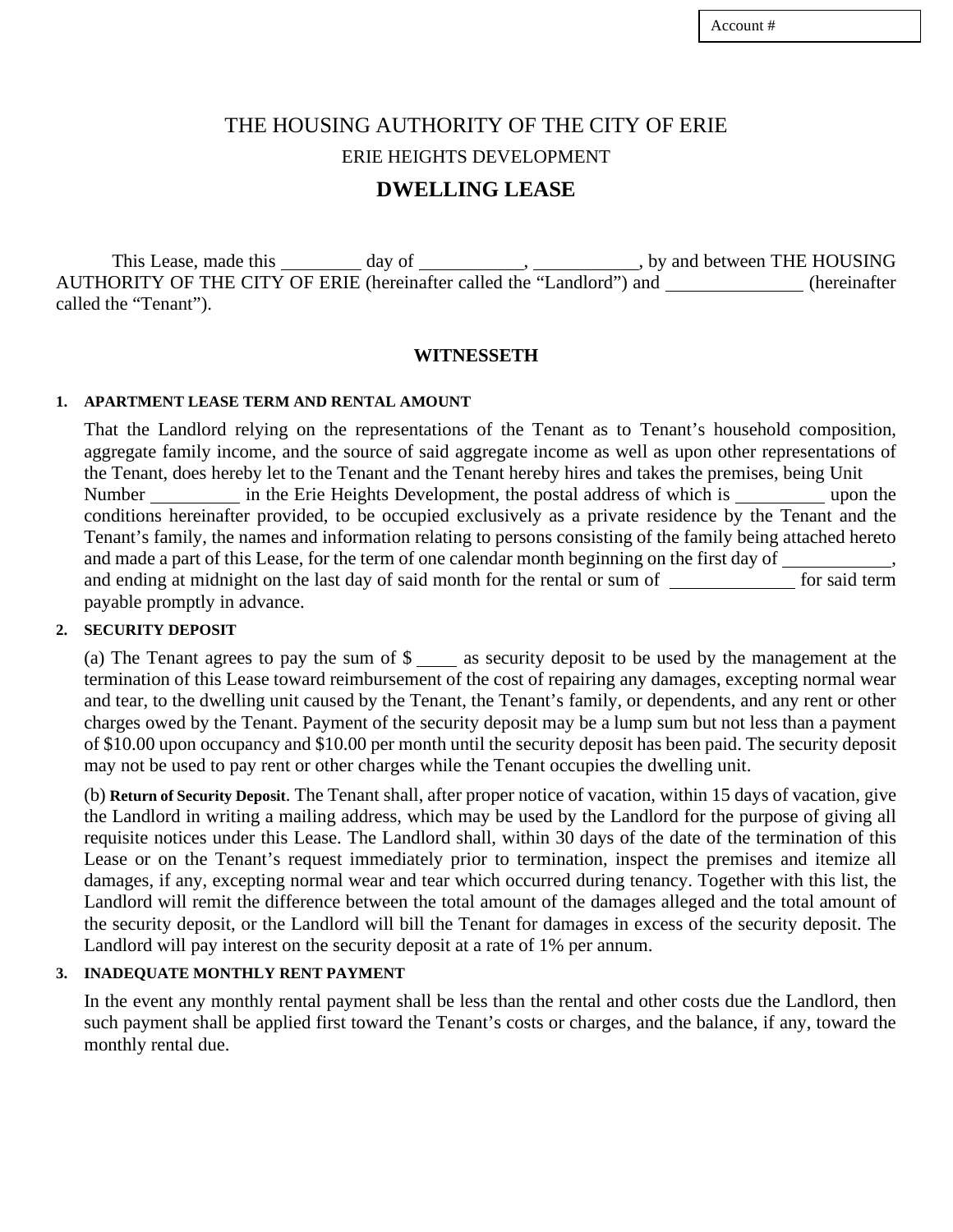#### **4. LATE CHARGE**

A late charge of Twenty-Five Dollars (\$25.00) per month shall be assessed immediately on all Tenants owing the Landlord a balance after the  $10<sup>th</sup>$  day of any month.

### **5. OCCUPANCY BEFORE LEASE COMMENCES**

The Tenant shall have the right to occupy the premises during the period from the state of the to the commencement of the term as set forth above, subject to the same conditions as are set forth in this Lease, except that a full month's rent shall be paid in advance at the time the Lease is signed. The rent from

 to the commencement of this Lease, if the Tenant wishes to occupy the premises, shall be based upon a pro-rata monthly rental.

### **6. AUTOMATIC RENEWAL AND AMENDMENT OF LEASE**

The Lease shall be automatically renewed for successive terms of one calendar month each at the stipulated monthly rental payable in advance on the first day of each calendar month, unless terminated by either party. The Landlord may terminate this Lease, or any renewal thereof, upon any day during any such term by giving the Tenant 30 days written notice. The Tenant may terminate this Lease or any renewal thereof, at the end of any such term upon not less than 15 days prior notice in writing to the Landlord, or upon such shorter notice as may be acceptable to the Management. Amendments or modifications of this Lease shall be in writing and signed by both parties.

### **7. EXCLUSIVE OCCUPANCY OF THE DWELLING UNIT**

The Tenant agrees not to assign this Lease, nor to sublet or transfer possession of the premises, nor to give accommodations to boarders or lodgers without the written consent of the Landlord. The Tenant further agrees not to use or permit the use of the dwelling unit for any purpose other than as a private dwelling unit solely for the Tenant and the Tenant's family and/or dependents, as noted in this Lease. The Tenant agrees to abide by such necessary and reasonable regulations as may be promulgated by the Landlord for the benefit and well-being of the Housing Development and the Tenants.

#### **8. DAMAGE AND REPAIR**

(a) The Tenant shall use reasonable care to keep the dwelling unit in such condition as to prevent health or sanitation problems from arising. The Tenant shall notify the Landlord promptly of known need for repairs to the Tenant's dwelling unit and of known unsafe conditions in the common areas and grounds of the Development which may lead to damage or injury. Except for normal wear and tear, the Tenant agrees that if any damage to the property shall be caused by the act or neglect of the Tenant's family, dependents, or guests, the Tenant shall forthwith repair such damage at the Tenant's own expense, and should the Tenant fail or refuse to make such repairs within a reasonable time, not to exceed ten (10) days, after the occurrence of such damage, the Landlord may, at his option, make such repairs and charge the cost thereof to the Tenant, and the Tenant shall thereupon reimburse the Landlord for the total cost of damages so caused. Such charges shall become due and collectible on the first day of the second month following the month in which the charge is made.

Further, should the Tenant fail to notify the Landlord of any or all damages as they occur, then immediately upon knowledge of any and all damages, the Housing Authority shall cause this Lease to be terminated.

(b) The Landlord shall maintain the buildings and common areas and grounds of the Development in a decent, safe, and sanitary condition in conformity with the requirements of local Housing Codes and applicable Regulations or Guidelines of the Department of Housing and Urban Development. The Landlord shall make all necessary repairs, alterations, and improvements to the dwelling unit with reasonable promptness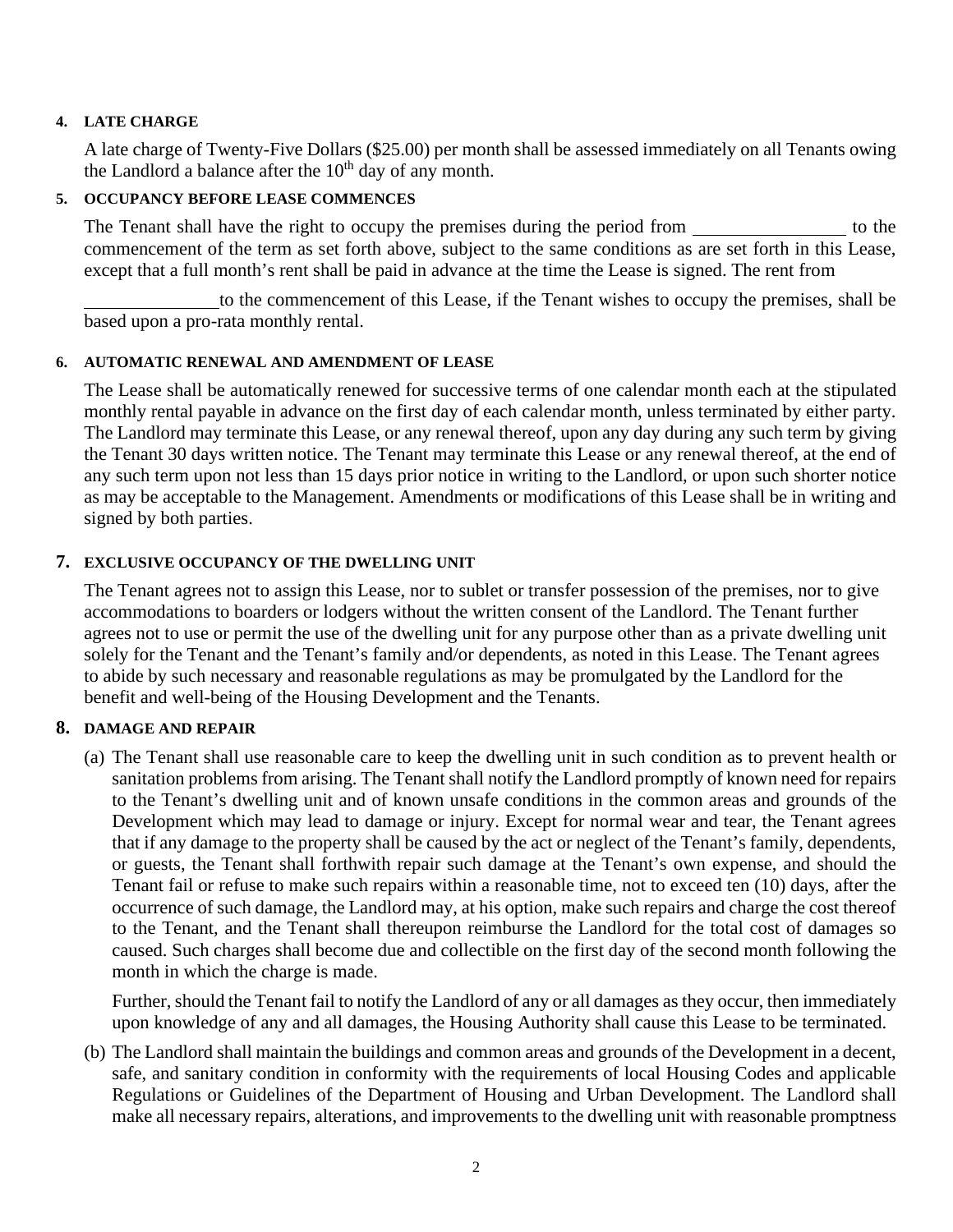at its own cost and expense, except as otherwise provided in this Section. If repairs of defects hazardous to life, health, and safety are not made or temporary alternative accommodations offered to the Tenant within seventy-two (72) hours of the Tenant reporting same to the Landlord, and if it was within the Landlord's ability to correct the defect or obtain the correction thereof, then the Tenant's rent shall abate during the entire period of the existence of such defect while the Tenant is residing in the unrepaired dwelling. Rent shall not abate if the Tenant rejects reasonable alternative temporary accommodations.

(c) The Landlord shall maintain, in good and safe working order and condition, electrical, plumbing, sanitary, heating, ventilating, and other facilities and appliances, including elevators, supplied or required to be supplied by the Housing Authority.

### **9. INSPECTIONS**

- (a) When the Tenant moves in, the Landlord shall inspect the dwelling unit and shall give the Tenant a written statement of the condition of the dwelling unit and the equipment in it. The Tenant and/or the Tenant's representative may join in such inspection.
- (b) The Tenant agrees that the duly authorized agent, employee, or representative of the Landlord will be permitted to enter the Tenant's dwelling unit for the purpose of examining the condition thereof or for making improvements or repairs. Such entry may be made only during reasonable hours, after 48 hours advance notice in writing to the Tenant of the date, time, and purpose, provided, however, that the Landlord shall have the right to enter the Tenant's dwelling unit without prior notice to the Tenant if the Landlord reasonably believes that an emergency exists which requires entrance. The Landlord must promptly notify the Tenant in writing of the date, time, and purpose of such entry.
- (c) When the Tenant vacates, the Landlord will inspect the dwelling unit and give the Tenant a written statement of the charges, if any, for which the Tenant is responsible. The Tenant and/or the Tenant's representative may join in such inspection.

#### **10. LEGAL NOTICES**

Any notice required hereunder will be sufficient if delivered in writing to the Tenant personally, or to an adult member of the Tenant's family residing in the dwelling unit, and by mail, proof of mail requested. Notice to the Landlord must be in writing and either delivered to a Landlord employee at the Landlord Office of the Development within which the Tenant resides or the Central Office of the Housing Authority of the City of Erie, or sent to the Landlord, properly addressed by mail, proof of mail requested.

#### **11. TERMINATION OF THE LEASE**

- (a) This Lease may be terminated by the Tenant at any time by giving 15 days written notice in the manner specified in Section 10.
- (b) The Tenant agrees to leave the dwelling unit in a clean and good condition, reasonable wear and tear excepted, and to return the keys to the Landlord when the Tenant vacates.
- (c) This Lease may be terminated for a good cause by the Landlord at any time by the giving of written notice as set forth in Section 6 and Section 10 of this Lease.
- (d) Notice by either party to this Lease may be given on any day of the month.
- (e) Such notice may only be given for a good cause, such as but not limited to nonpayment of rent, serious or repeated interference with the rights of other Tenants, serious or repeated damage to the premises; creation of substantial physical hazards; or, the Tenant's failure to fulfill the Tenant's obligation as set forth in Section 8.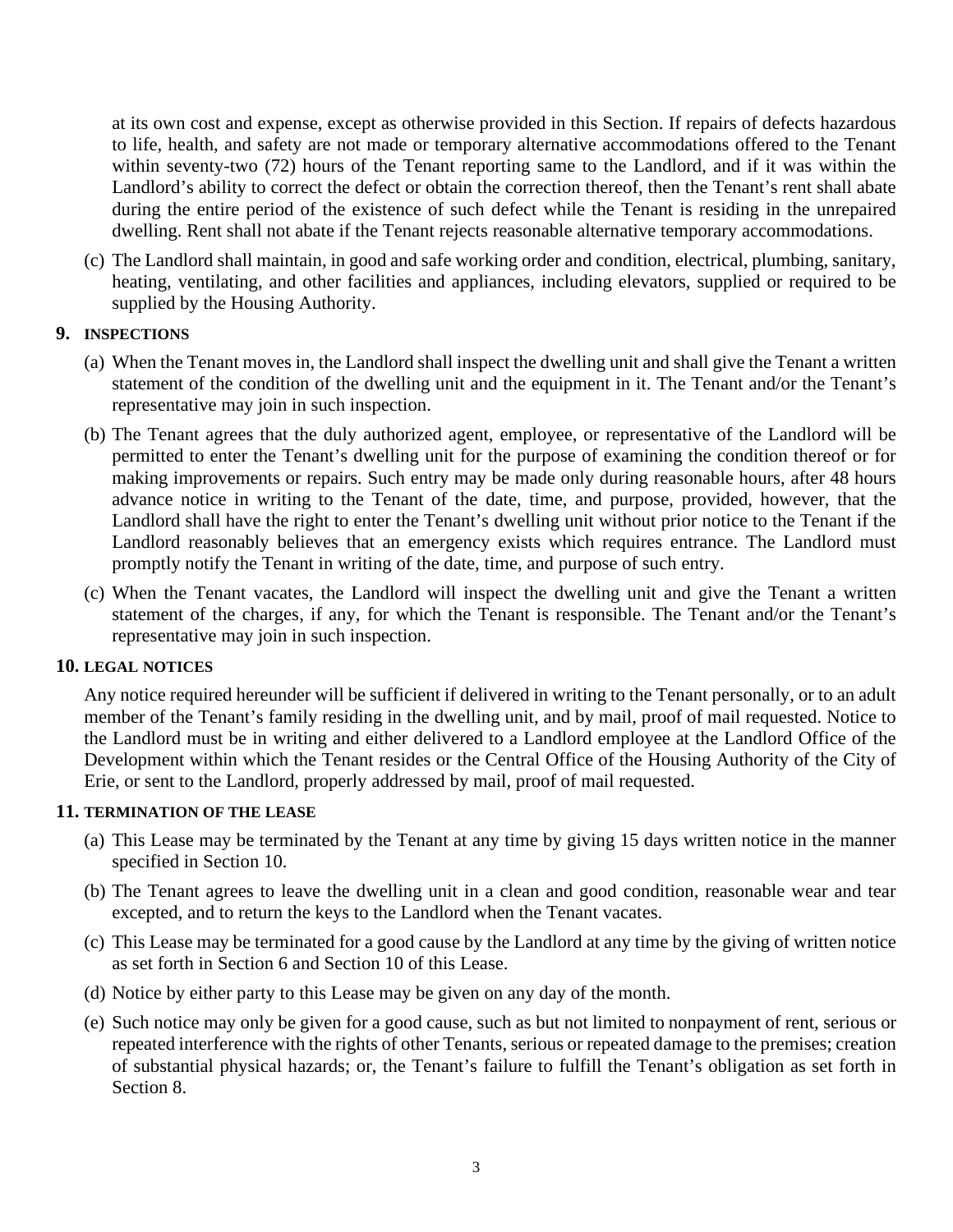- (f) The notice of termination to the Tenant shall state reasons for the termination, shall inform the Tenant of the Tenant's right to make such reply as the Tenant may wish, of the Tenant's right to request a private conference with the Manager or duly authorized representative of the Landlord or Manager.
- (g) Immediately upon vacating the unit, the Tenant shall advise the Manager, in writing, of change of address.

### **12. RULES AND REGULATIONS**

- (a) To comply with the conditions of occupancy hereinafter set forth and to follow all rules and regulations prescribed by the Management concerning the use and care of the premises and of any common or community space in the Development, including stairs, halls, walks, drives, playgrounds, laundries, and community room.
- (b) Not to create, nor permit, any disturbance or loud unusual noises on the leased premises. Any disturbances or loud noise shall be deemed to constitute a nuisance, and upon failure of the Tenant to discontinue or abate such nuisance upon demand by the Management, the same shall be deemed to be good cause for termination of this Lease in accordance with terms set forth herein.
- (c) To refrain from maintaining, keeping, harboring, or boarding any dog, cat, livestock, or pet of any nature, except canaries, parakeets, and tropical fish.
- (d) Tenant shall be responsible for caring for and maintaining the premises, exterior property and grounds assigned to the Tenant for the Tenant's exclusive use.
- (e) To store all trash and garbage in a **proper**, safe, and sanitary manner and in leak-proof non-absorbent containers properly sealed, and to keep and store all garbage in containers with tight-fitting lids as prescribed by the Erie County Department of Health.
- (f) To dispose of all trash, garbage, and rubbish and other waste from the premises in a sanitary and safe manner.
- (g) To comply with all obligations imposed upon the Tenants by applicable provisions of building and housing codes, as well as all other applicable codes and laws materially affecting health and safety.
- (h) To conduct themselves and cause other persons who are on the premises with the Tenant's consent, to conduct themselves in a manner which will not disturb the Tenant's neighbors peaceful enjoyment of their accommodations and will be conducive to maintaining the Development in a decent, safe and sanitary condition.
- (i) To assure that the Tenant, any member of the household, a guest or another person under the Tenant's control shall not engage in:
	- (1) Any criminal activity that threatens the health, safety or the peaceful enjoyment of the Authority's public housing premises by other residents or employees of the Authority, or
	- (2) Any drug-related criminal activity on or off such premises.
	- (3) Alcohol abuse that interferes with the health, safety, or right to peaceful enjoyment of the premises by other residents.
- (j) Not to alter or make any changes to either the interior or exterior of the premises without the written consent of the Development Manager. Such changes to include but not limited to paneling, wall covering, installation of changes of electrical, plumbing, or heating facilities or systems.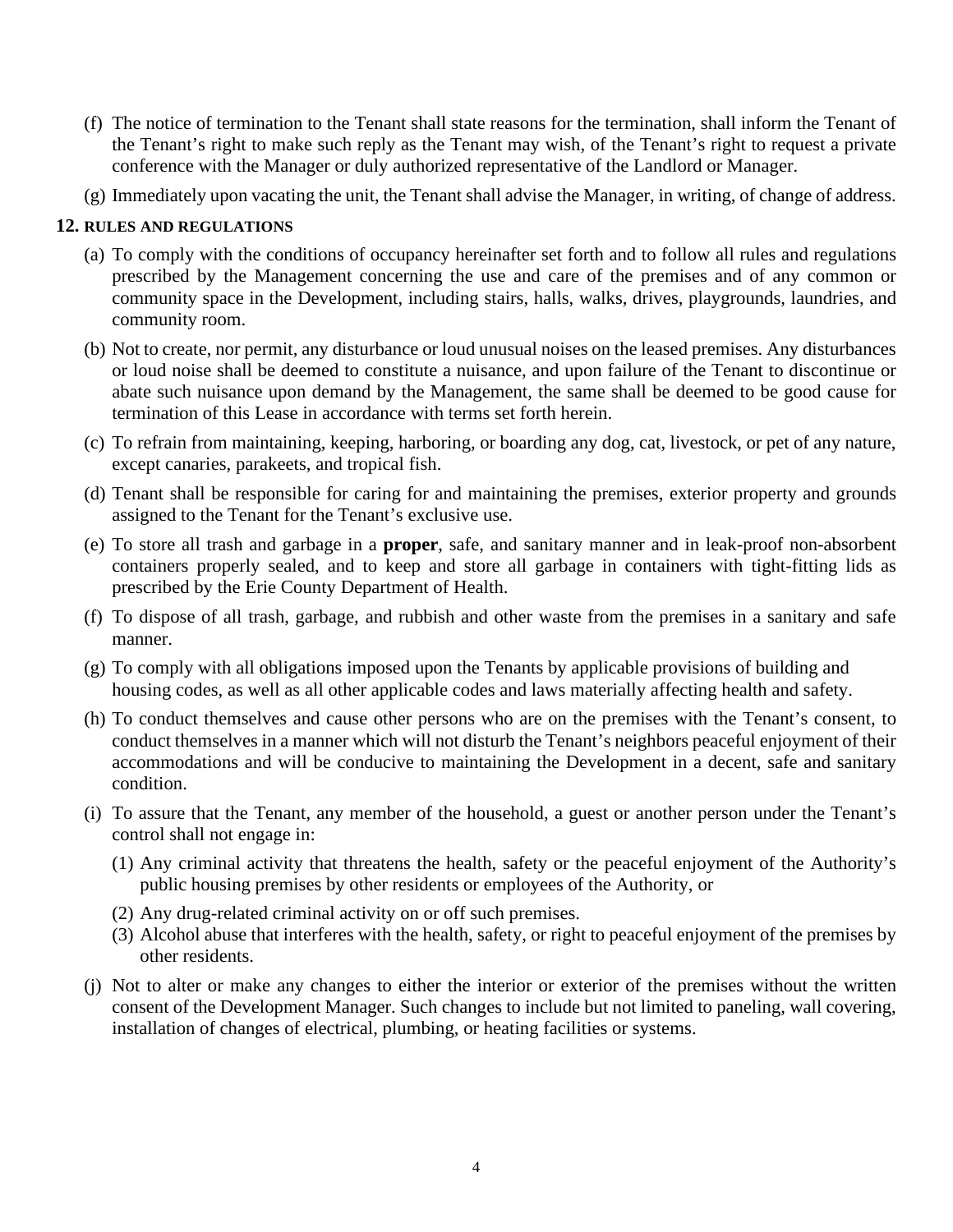#### **13. NAMES OF PERSONS TO BE HOUSED**

| Enter below names of persons to be housed: |                   |     |                     |             |            |
|--------------------------------------------|-------------------|-----|---------------------|-------------|------------|
| <b>NAME</b>                                | <b>BIRTH DATE</b> | AGE | <b>RELATIONSHIP</b> | S.S. NUMBER | <b>SEX</b> |
|                                            |                   |     |                     |             |            |
| 1.                                         |                   |     |                     |             |            |
| 2.                                         |                   |     |                     |             |            |
| 3.                                         |                   |     |                     |             |            |
| $\overline{4}$ .                           |                   |     |                     |             |            |
| 5.                                         |                   |     |                     |             |            |
| 6.                                         |                   |     |                     |             |            |
|                                            |                   |     |                     |             |            |

Please Note:

- (a) It is the obligation of the Tenant to notify the Landlord, immediately, of any change in the family composition, as noted above, as such change may occur. Failure to do so shall constitute a violation of this Lease and may result in its termination.
- (b) The Tenant shall have the right to exclusive use and occupancy of the leased premises and shall include reasonable accommodations of the Tenant's guests or visitors and, with the consent of the Housing Authority, may include care of foster children, as assigned by a legal body or agency, and live-in care of a member of the Tenant's family, provided acceptable documentation is provided to the Housing Authority.
- (c) No Tenant shall permit any other person(s) other than those noted on Lease or as noted in (b) above to occupy Tenant's unit without the written consent of the Development Manager. Violation of this article shall cause this Lease to be terminated by the Landlord.

IN WITNESS WHEREOF, the parties have executed this Lease Agreement this \_\_\_\_\_\_ day of

 $\lambda$ , 20  $\lambda$  , at

Tenant

Tenant

 $\qquad \qquad \text{By} \qquad \qquad \qquad \qquad \text{By}$ 

Title <u>suitant</u>

Housing Authority of the City of Erie 606 Holland Street Erie, PA 16501-1285

ADDENDA: Tenant Handbook Utility Agreement